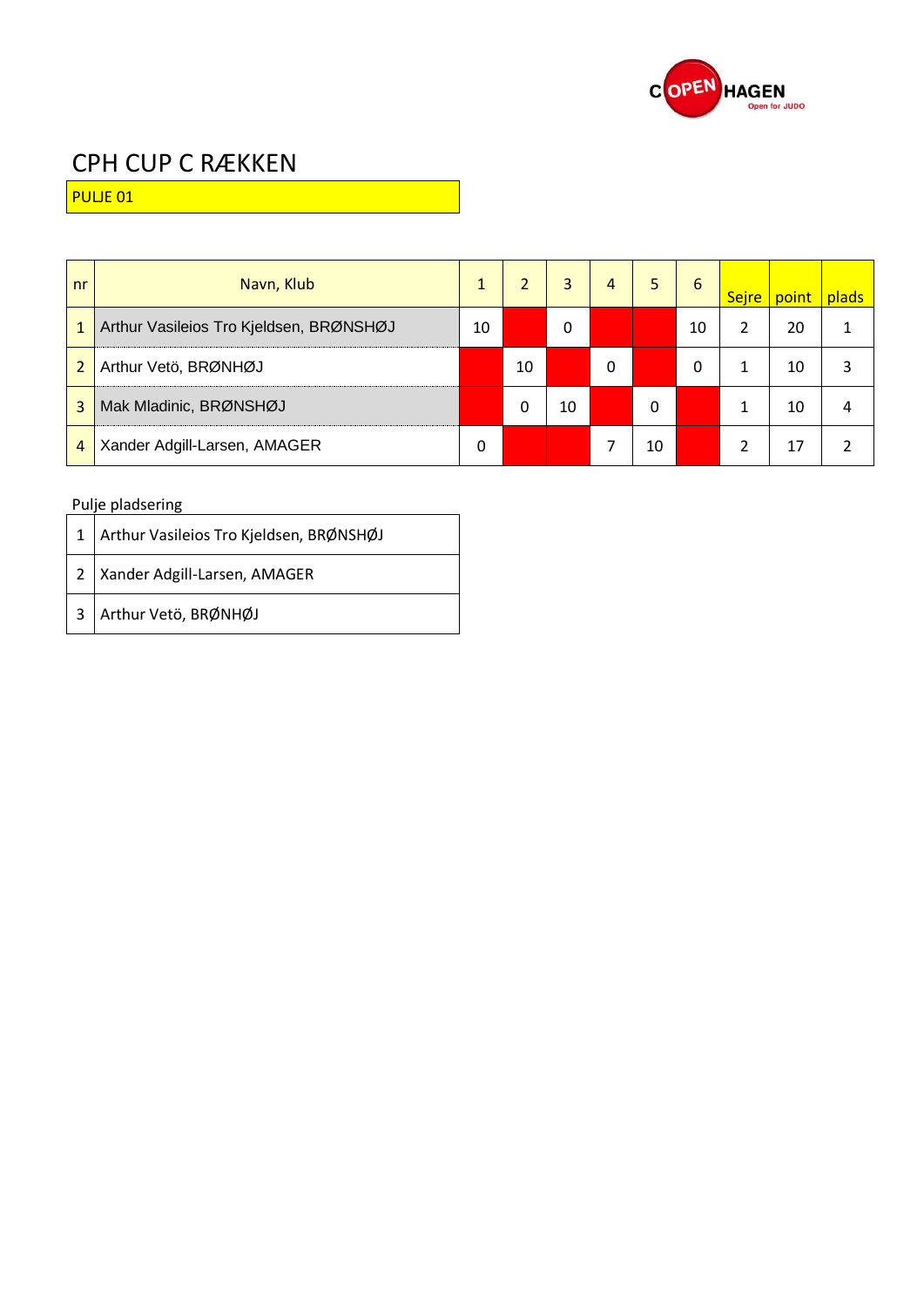

PULJE 02

| n <sub>r</sub> | Navn, Klub                     | 1  | $\overline{2}$ | $\overline{3}$ | $\overline{4}$ | 5 | 6 | $\overline{7}$ | 8  | 9  | 10 <sup>°</sup> | Sejre    | point | plads |  |
|----------------|--------------------------------|----|----------------|----------------|----------------|---|---|----------------|----|----|-----------------|----------|-------|-------|--|
| $\mathbf{1}$   | Finn Grydehøj Neumayer, AMAGER | 10 |                | 7              |                |   | 0 |                | 0  |    |                 |          | 17    | 3     |  |
| $\overline{2}$ | Jonatan Lindahl, HILLERØD      | 0  |                |                | $\Omega$       |   |   | $\Omega$       |    |    | 0               | $\Omega$ | 0     | 5     |  |
| 3              | Joshua Mencia aRorvi, BRØNSHØJ |    | 0              |                | 10             |   | 7 |                |    | 10 |                 | 3        | 27    | 2     |  |
| $\overline{4}$ | Max Adgill-Larsen, AMAGER      |    | 10             |                |                | 0 |   |                | 10 |    | 10              | 3        | 30    | 1     |  |
| 5              | Theodor Faurholt, AMAGER       |    |                | 0              |                | 7 |   | 10             |    | 0  |                 | ว        | 17    | 4     |  |

| $1$ Max Adgill-Larsen, AMAGER    |
|----------------------------------|
| 2 Joshua Mencia aRorvi, BRØNSHØJ |
| 3 Finn Grydehøj Neumayer, AMAGER |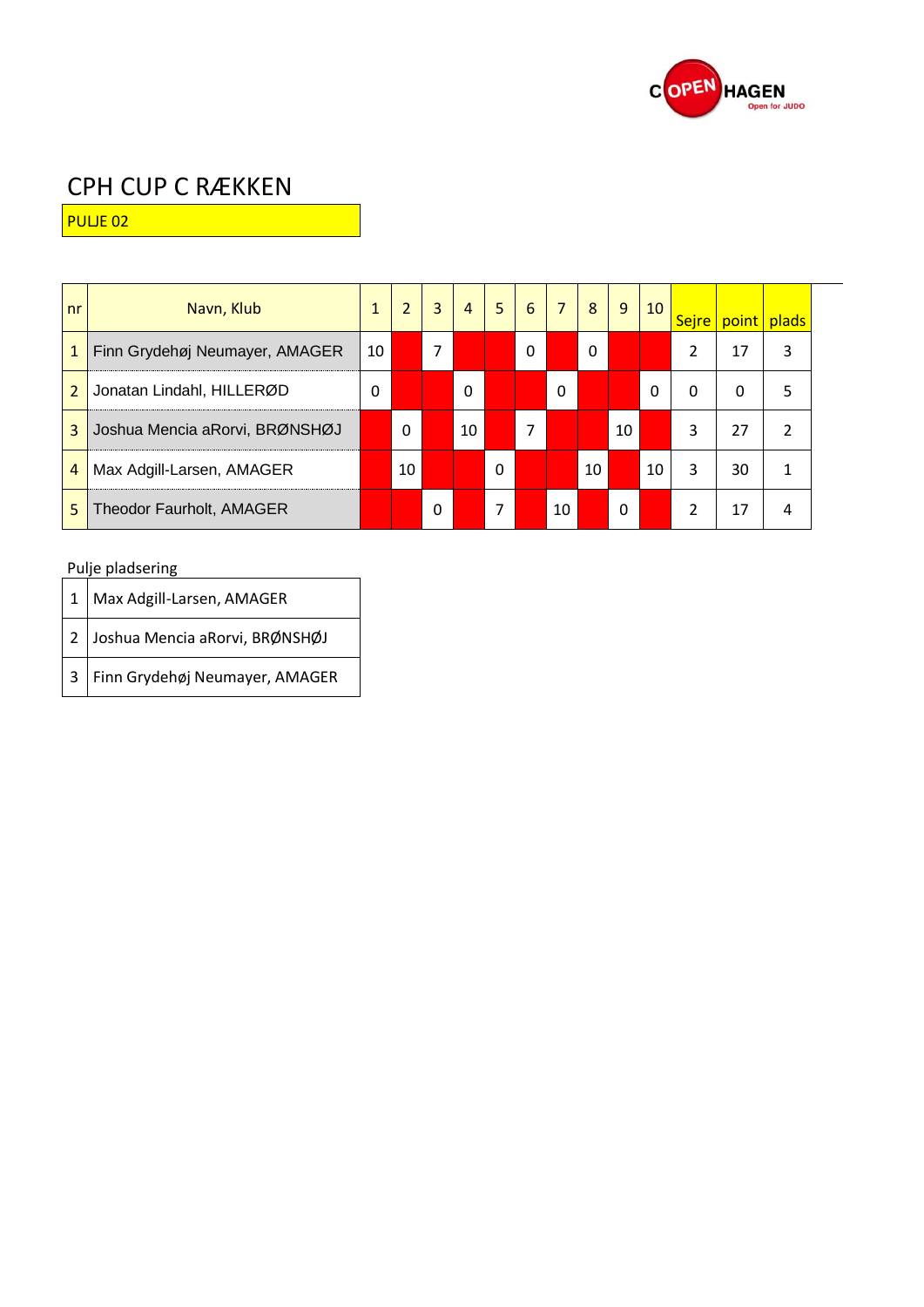

PULJE 03

| nr             | Navn, Klub                  | $\mathbf{1}$ | $\overline{2}$ | 3  | $\overline{4}$ | 5        | 6        | $\overline{7}$ | 8  | 9 | 10 |                          | Sejre   point | plads |
|----------------|-----------------------------|--------------|----------------|----|----------------|----------|----------|----------------|----|---|----|--------------------------|---------------|-------|
| $\mathbf{1}$   | Iben Marquard Otzen, MITANI | 0            |                | 0  |                |          | $\Omega$ |                | -0 |   |    | 0                        | 0             | 5     |
| $\overline{2}$ | Karl Dahl Harre, GLADSAXE   | 10           |                |    | 10             |          |          | 10             |    |   | 10 | 4                        | 40            | 1     |
| 3              | Lila Dall, MITANI           |              | 10             |    | 0              |          | 10       |                |    | 7 |    | 3                        | 27            | 2     |
| $\overline{4}$ | Lukas Storm Alsig, AMAGER   |              | $\Omega$       |    |                | $\Omega$ |          |                | 10 |   | 0  | 1                        | 10            | 4     |
| 5              | Rose Lichinger, AMAGER      |              |                | 10 |                | 10       |          | 0              |    | 0 |    | $\overline{\mathcal{L}}$ | 20            | 3     |

|                | Karl Dahl Harre, GLADSAXE |
|----------------|---------------------------|
|                | 2 Lila Dall, MITANI       |
| $\overline{3}$ | Rose Lichinger, AMAGER    |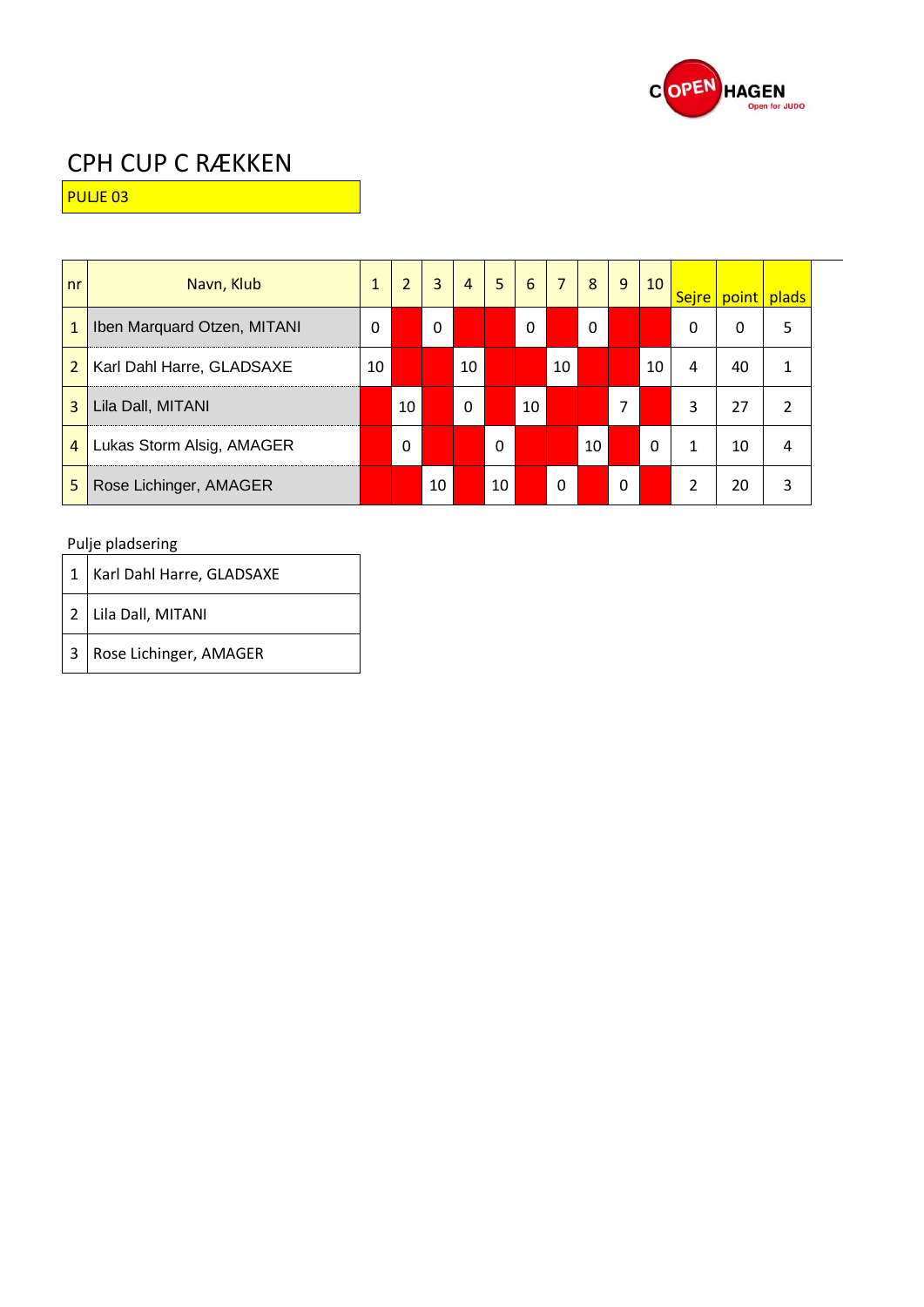

PULJE 04

| nr             | Navn, Klub                       | 1  | 2  | 3        | $\overline{4}$ | 5  | 6        | $\overline{7}$ | 8        | 9  | 10 | Sejre          | point | plads |
|----------------|----------------------------------|----|----|----------|----------------|----|----------|----------------|----------|----|----|----------------|-------|-------|
| $\mathbf{1}$   | Max Kleeman, AMAGER              | 0  |    | 10       |                |    | 10       |                | $\Omega$ |    |    | $\mathfrak{p}$ | 20    | 3     |
| $\overline{2}$ | Mingus Mirakel Jørgensen, AMAGER | 10 |    |          | 10             |    |          | 10             |          |    | 0  | 3              | 30    | 2     |
| 3              | Oliver Ingeberg Rye, MITANI      |    | 10 |          | 0              |    | $\Omega$ |                |          | 10 |    | $\overline{2}$ | 20    | 40    |
| $\overline{4}$ | Oscar Senon, AMAGER              |    | 0  |          |                | 10 |          |                | 10       |    | 10 | 3              | 30    | 1     |
| 5              | Aanya Jha, GLADSAXE              |    |    | $\Omega$ |                | 0  |          | $\Omega$       |          | 0  |    | 0              | 0     | 5     |

| 1   Oscar Senon, AMAGER            |
|------------------------------------|
| 2 Mingus Mirakel Jørgensen, AMAGER |
| 3   Max Kleeman, AMAGER            |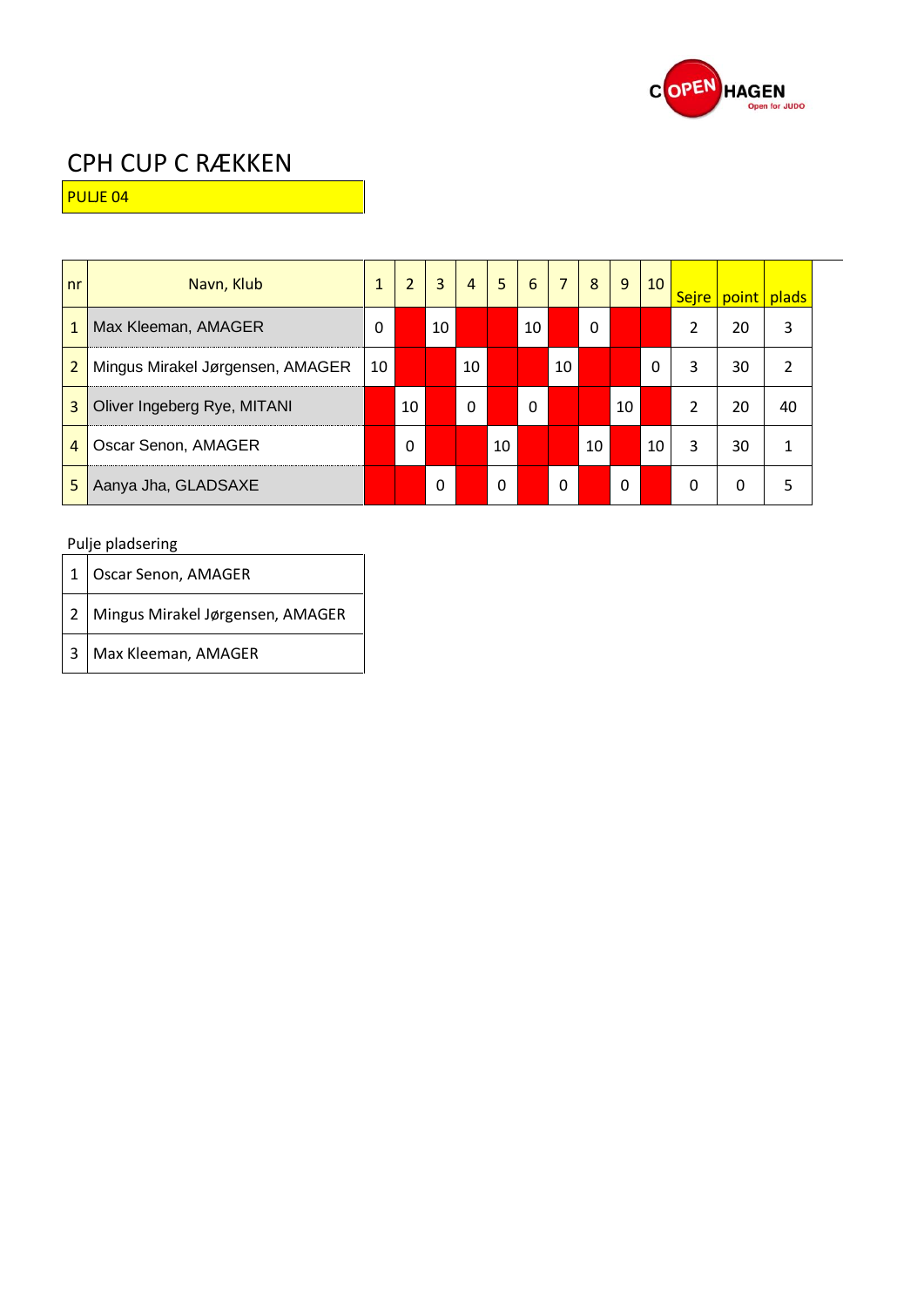

PULJE 05

| n <sub>r</sub> | Navn, Klub                         | 1  | $\overline{2}$ | 3  | $\overline{4}$ | 5 <sup>1</sup> | 6  | $\overline{7}$ | 8        | 9  | 10 <sup>°</sup> |                | Sejre   point   plads |                |  |
|----------------|------------------------------------|----|----------------|----|----------------|----------------|----|----------------|----------|----|-----------------|----------------|-----------------------|----------------|--|
| 1              | Agathe Oddershede, AMAGER          | 10 |                | 10 |                |                | 10 |                | 10       |    |                 | 4              | 40                    |                |  |
| $\overline{2}$ | GRACE Victoria Johansson, HILLERØD | 0  |                |    | 10             |                |    | 10             |          |    | 0               | 2              | 20                    | $\mathfrak{p}$ |  |
| 3              | Laura Heller, Amager               |    | 10             |    | 0              |                | 0  |                |          | 10 |                 | $\mathfrak{p}$ | 20                    | 3              |  |
| $\overline{4}$ | Merle Plum Albrechtsen, MITANI     |    | 0              |    |                | 10             |    |                | $\Omega$ |    | 7               |                | 17                    | 4              |  |
| 5              | Sasha Swiniarska, AMAGER           |    |                | 0  |                | 0              |    | 0              |          | 0  |                 | 0              | 0                     | 5              |  |

| $1$ Agathe Oddershede, AMAGER        |
|--------------------------------------|
| 2 GRACE Victoria Johansson, HILLERØD |
| 3 Laura Heller, Amager               |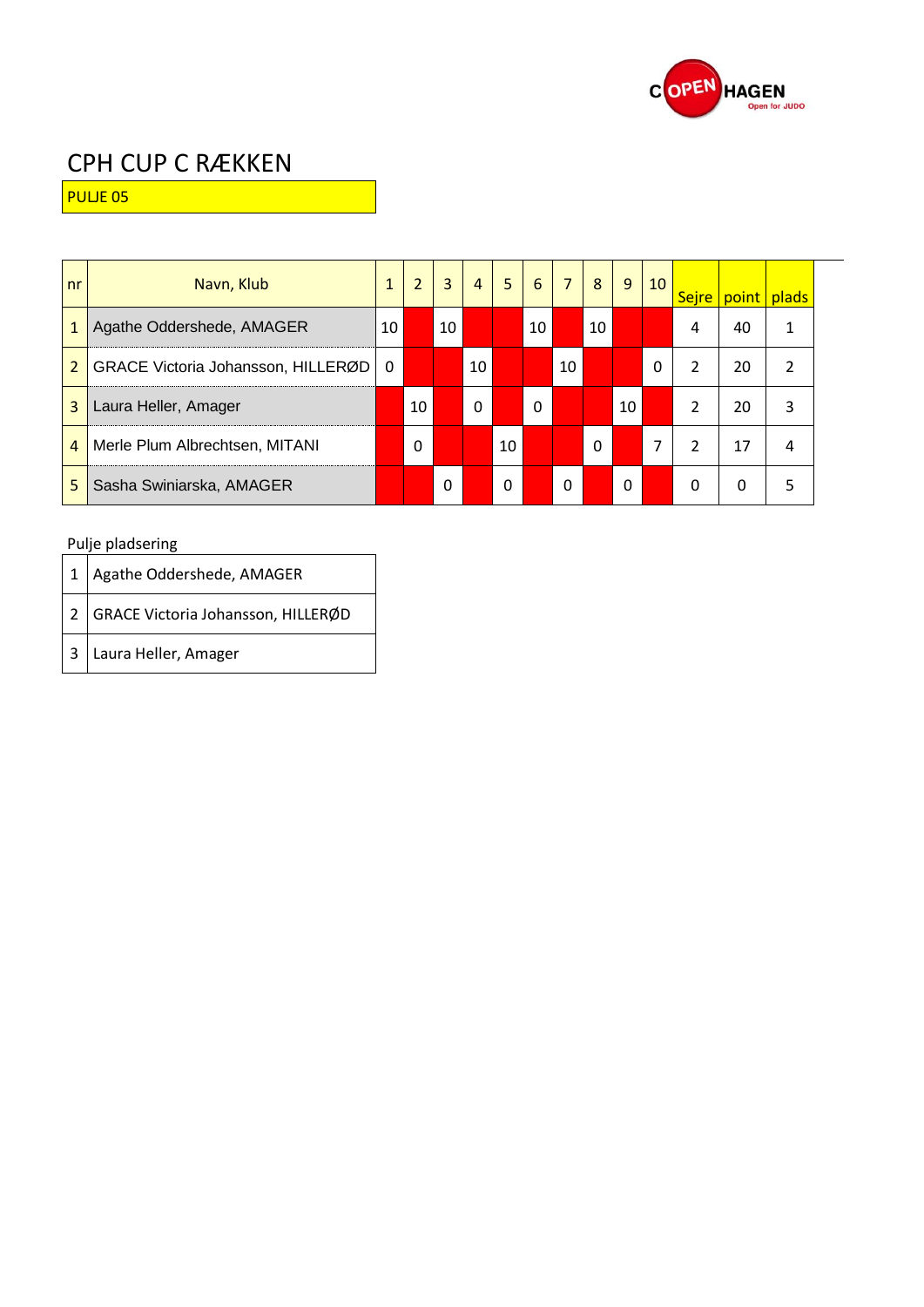

PULJE 06

| nr             | Navn, Klub                    | $\mathbf{1}$ | $\overline{2}$ | 3  | $\overline{4}$ | 5  | 6        | $\overline{7}$ | 8  | 9 | 10 |               | Sejre point | plads |
|----------------|-------------------------------|--------------|----------------|----|----------------|----|----------|----------------|----|---|----|---------------|-------------|-------|
| $\mathbf{1}$   | Carl Feldborg Nielsen, AMAGER | 7            |                | 10 |                |    | $\Omega$ |                | -0 |   |    | $\mathfrak z$ | 17          | 2     |
| $\overline{2}$ | Isak Ravn-Jørgensen, MITANI   | 0            |                |    | $\Omega$       |    |          | $\Omega$       |    |   | 0  | 0             | 0           | 5     |
| 3              | Marlon Kristensen, KØGE       |              |                |    | 1              |    |          |                |    | 7 |    | 4             | 28          | 1     |
| $\overline{4}$ | Mathias Battal, HALSNÆS       |              | $\Omega$       |    |                | 0  |          |                | 10 |   | 7  | 1             | 7           | 4     |
| 5              | Miguèl Larsen, AMAGER         |              |                | 0  |                | 10 |          | 7              |    | 0 |    | 2             | 17          | 3     |

| $\mathbf{1}$   | Marlon Kristensen, KØGE         |
|----------------|---------------------------------|
|                | 2 Carl Feldborg Nielsen, AMAGER |
| $\overline{3}$ | Miguèl Larsen, AMAGER           |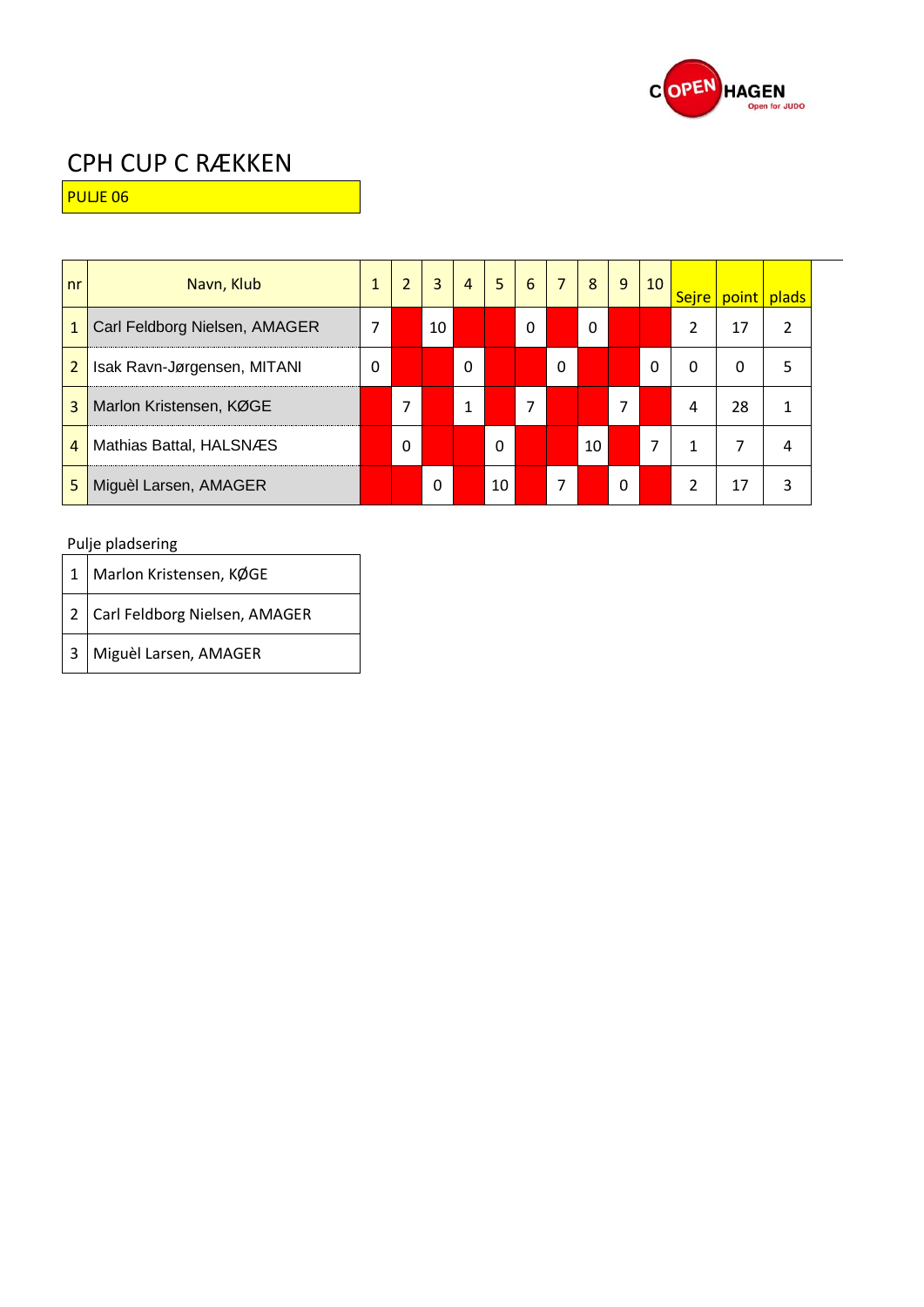

PULJE 07

| n <sub>r</sub> | Navn, Klub                     | 1 | $\overline{2}$ | 3            | $\overline{4}$ | 5  | 6        | $\overline{7}$ | 8 | 9        | 10 |   | Sejre   point | <b>plads</b> |
|----------------|--------------------------------|---|----------------|--------------|----------------|----|----------|----------------|---|----------|----|---|---------------|--------------|
| $\mathbf{1}$   | Bjørk Flood, AMAGER            | 0 |                | $\mathbf{0}$ |                |    | 10       |                | 0 |          |    |   | 10            | 4            |
| $\overline{2}$ | Liam Ashbrook, AMAGER          | 7 |                |              | 10             |    |          | 0              |   |          | 10 | 3 | 27            | 2            |
| 3              | Liv S Høeg, BIRKERØD           |   | $\Omega$       |              | 0              |    | $\Omega$ |                |   | $\Omega$ |    | 0 | 0             | 5            |
| $\overline{4}$ | Nor Broman Lorentzen, ROSKILDE |   | 10             |              |                | 0  |          |                | 7 |          | 0  | 2 | 17            | 3            |
| 5              | Olivia Novosel Bardino, AMAGER |   |                | 10           |                | 10 |          | 10             |   | 10       |    | 4 | 40            | 1            |

|                | 1 Olivia Novosel Bardino, AMAGER |
|----------------|----------------------------------|
|                | 2 Liam Ashbrook, AMAGER          |
| 3 <sup>1</sup> | Nor Broman Lorentzen, ROSKILDE   |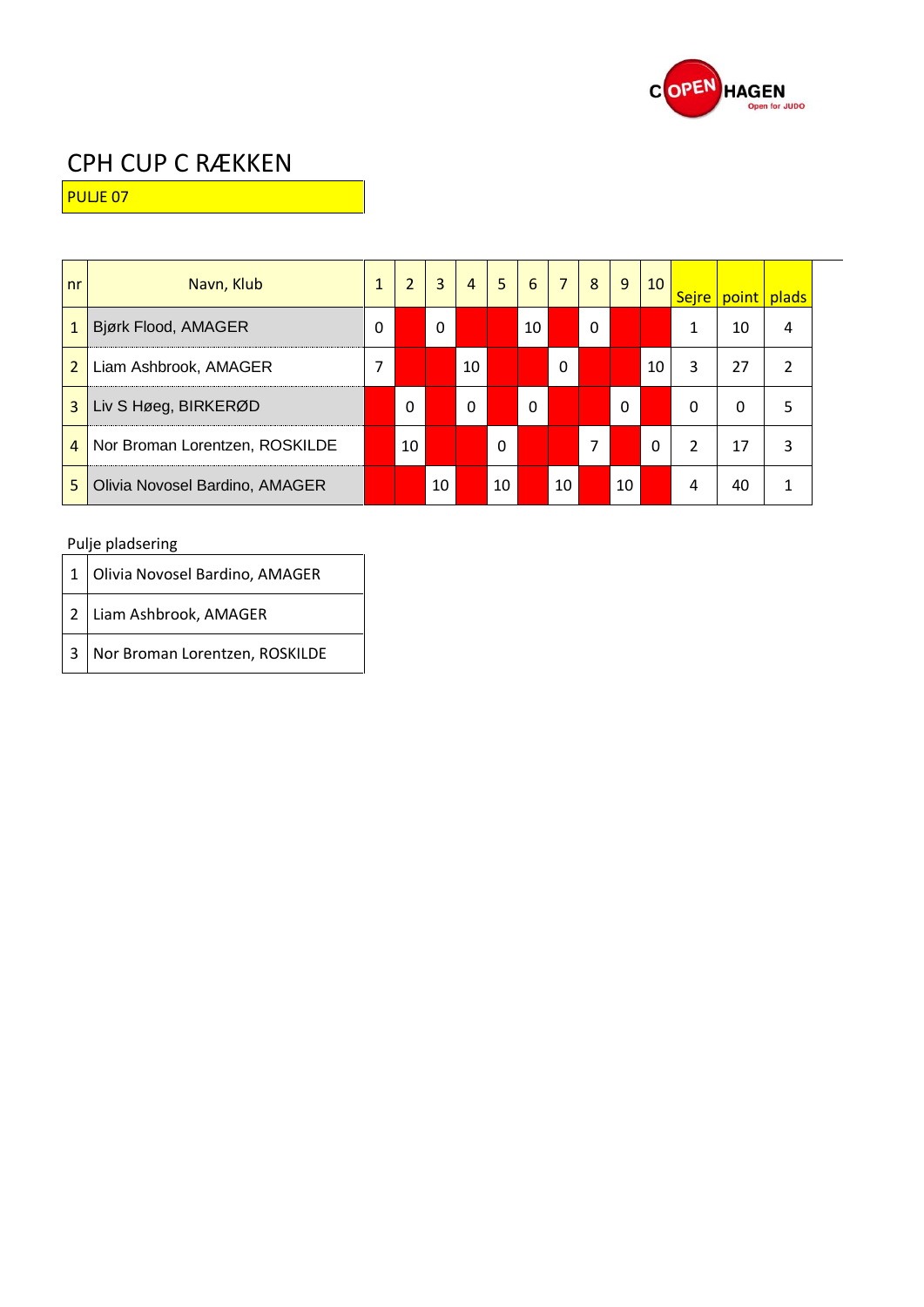

PULJE 08

| $\mathsf{n}$<br>r | Navn, Klub                                 | $\mathbf{1}$ | $\overline{2}$ | $\overline{3}$ | $\overline{4}$    | 5                        | 6             | $\overline{7}$ | 8             | 9             | 1<br>$\Omega$ | $\mathbf{1}$<br>$\mathbf{1}$ | $\mathbf{1}$<br>2 <sup>1</sup> | $\mathbf{1}$<br>$\overline{3}$ | $\overline{4}$ | $\mathbf{1}$<br>5 | Sejr<br>e | poin | plad<br><sub>S</sub> |
|-------------------|--------------------------------------------|--------------|----------------|----------------|-------------------|--------------------------|---------------|----------------|---------------|---------------|---------------|------------------------------|--------------------------------|--------------------------------|----------------|-------------------|-----------|------|----------------------|
| $\overline{1}$    | Frederik K Zimmermann,<br><b>BIRKERØD</b>  | 0            |                |                | $\Omega$          |                          | 1<br>$\Omega$ |                |               |               | $\Omega$      |                              |                                |                                | 0              |                   | 1         | 10   | 4                    |
| $\overline{2}$    | Malthe Einsbohr, AMAGER                    |              | 1<br>0         |                |                   | $\mathbf 0$              |               | 1<br>$\Omega$  |               |               | 1<br>$\Omega$ |                              |                                | 1<br>$\Omega$                  |                |                   | 4         | 40   | $\mathfrak{p}$       |
| 3                 | Mie Krogsaa, HILLERØD                      |              |                | $\Omega$       |                   |                          | $\Omega$      |                | 1<br>$\Omega$ |               |               | $\Omega$                     |                                | $\Omega$                       |                |                   | 1         | 10   | 4                    |
|                   | 4 Njord Hugo Johansson, KØGE               | 1<br>0       |                |                |                   | $\mathbf{1}$<br>$\Omega$ |               |                |               | 1<br>$\Omega$ |               | 1<br>$\Omega$                |                                |                                |                | 1<br>$\Omega$     | 5         | 50   | 1                    |
| 5                 | Otto Leick Larsen, AMAGER                  |              | $\Omega$       |                | 1<br>$\mathbf{0}$ |                          |               |                | $\Omega$      |               |               |                              | $\Omega$                       |                                |                | $\Omega$          | 1         | 10   | 4                    |
| 6                 | Sofie Wensien Gøtterup,<br><b>HILLERØD</b> |              |                | 1<br>ი         |                   |                          |               | $\Omega$       |               | 0             |               |                              | 1<br>O                         |                                | 1<br>0         |                   | 3         | 30   | 3                    |

| $\left  1 \right $ Njord Hugo Johansson, KØGE |
|-----------------------------------------------|
| 2 Malthe Einsbohr, AMAGER                     |
| Sofie Wensien Gøtterup,                       |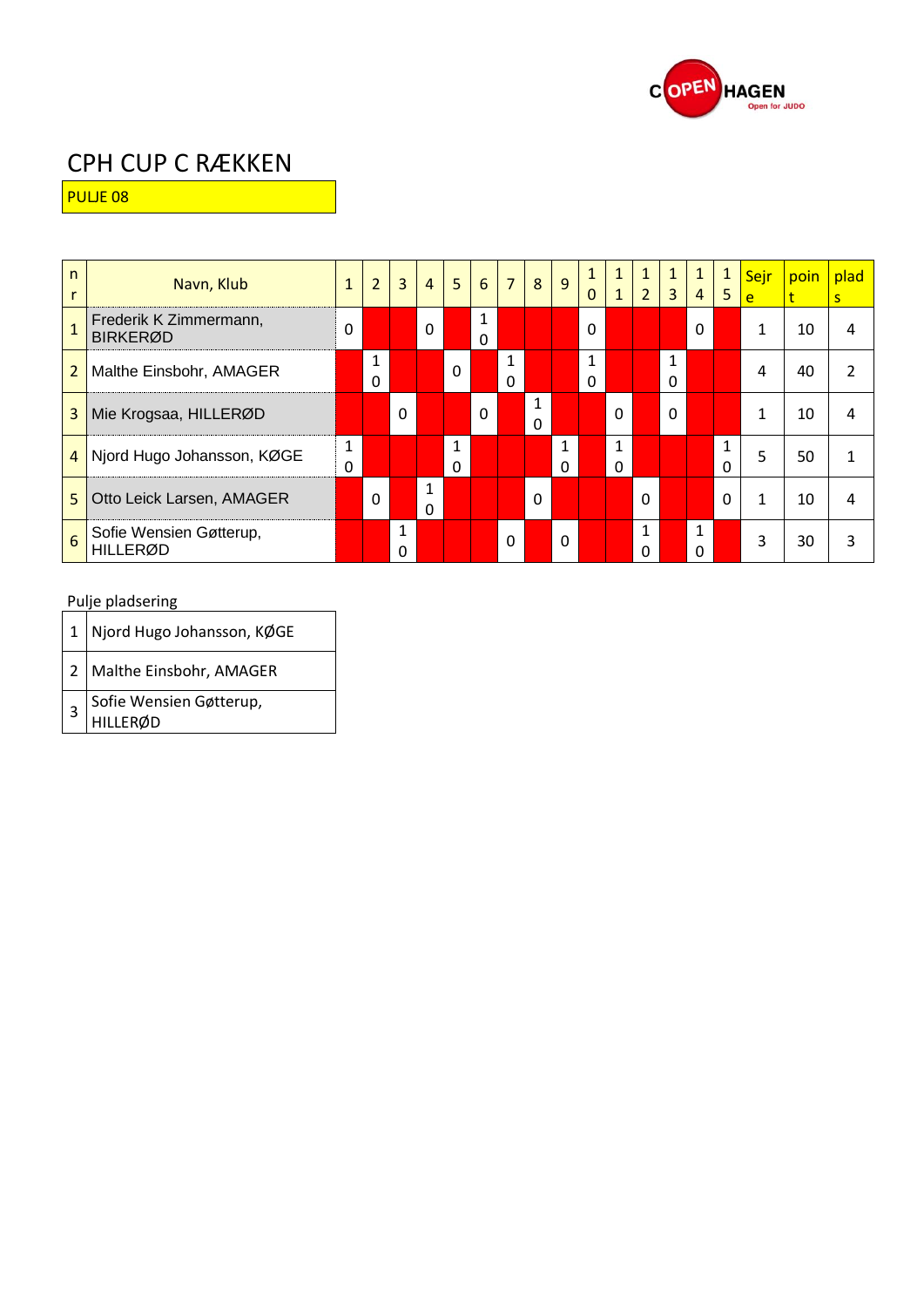

PULJE 09

| nr             | Navn, Klub                   | 1  | $\overline{2}$ | 3        | $\overline{4}$ | 5  | 6        | 7  | 8        | 9           | 10 | Sejre         | point | plads          |
|----------------|------------------------------|----|----------------|----------|----------------|----|----------|----|----------|-------------|----|---------------|-------|----------------|
| $\mathbf{1}$   | Jeppe Skov Clausen, GLADSAXE | 10 |                | 10       |                |    | 10       |    | 10       |             |    | 3             | 30    | 1              |
| $\overline{2}$ | Johan Jensen, MITANI - SYG   | 0  |                |          | 0              |    |          | 0  |          |             | 0  | 0             | 0     | 5              |
| 3              | Julian Kamalaldin, AMAGER    |    | $\Omega$       |          | 10             |    | $\Omega$ |    |          | $\mathbf 0$ |    | 0             | 0     | 4              |
| $\overline{4}$ | Tobias Tengvad, LYNGBY       |    | 10             |          |                | 0  |          |    | $\Omega$ |             | 10 | 1             | 10    | 3              |
| 5              | William Perschke, HALSNÆS    |    |                | $\Omega$ |                | 10 |          | 10 |          | 10          |    | $\mathfrak z$ | 20    | $\mathfrak{p}$ |

| 1 Jeppe Skov Clausen, GLADSAXE |
|--------------------------------|
| 2 William Perschke, HALSNÆS    |
| 3 Tobias Tengvad, LYNGBY       |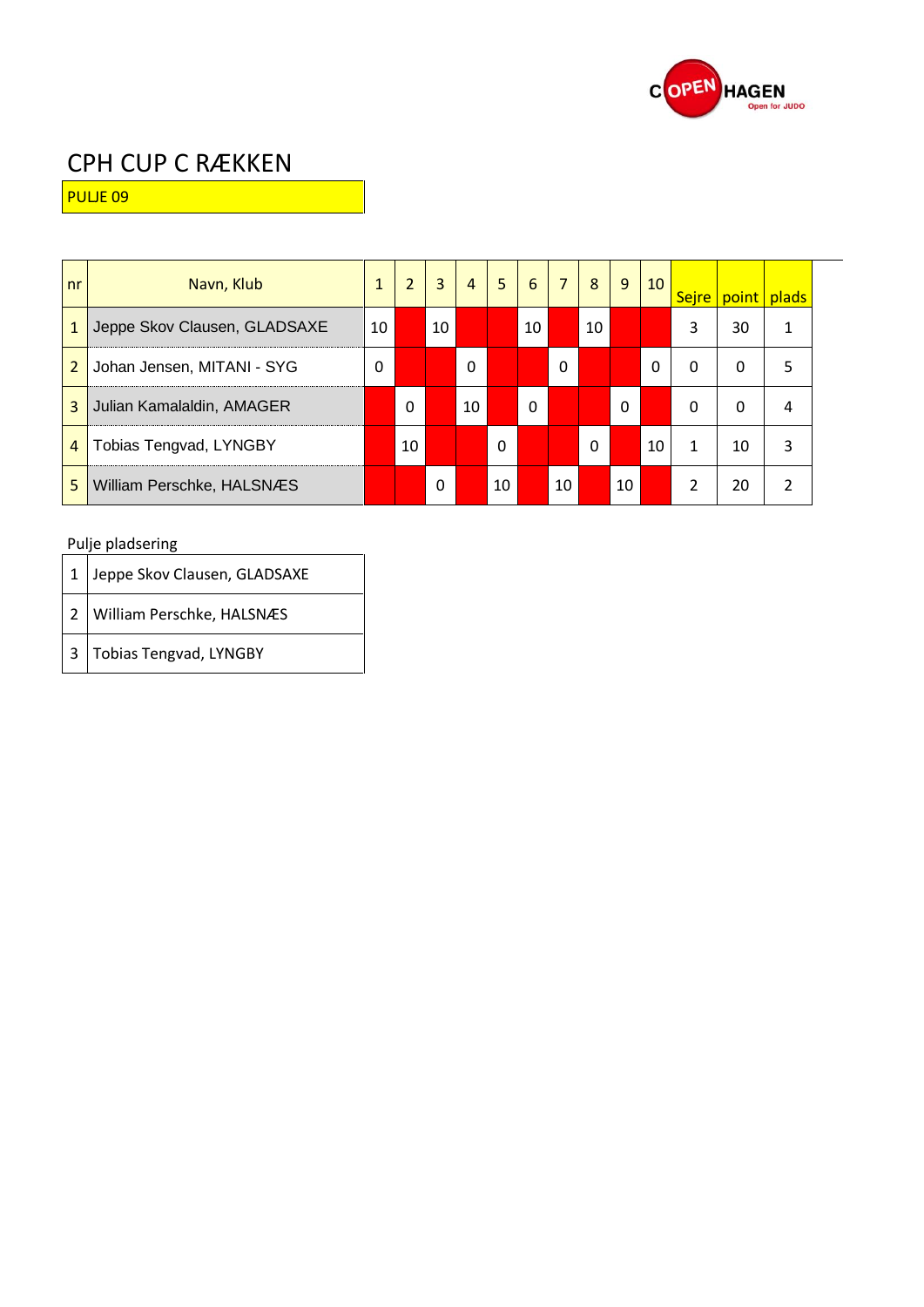

PULJE 10

| nr             | Navn, Klub                        |    | $\overline{2}$ | 3  | 4  | 5  | 6  | Sejre | point | plads |
|----------------|-----------------------------------|----|----------------|----|----|----|----|-------|-------|-------|
| $\mathbf{1}$   | Ahmed Dubaiev, HILLERØD           | 10 |                | 10 |    |    | 10 | 3     | 30    |       |
| $\overline{2}$ | Ella My Pham Perec, GLADSAXE      |    | 0              |    | 10 |    | 0  |       | 10    |       |
| 3              | Oskar Askler Mørch, GLADSAXE      |    | 10             | 0  |    | 10 |    |       | 20    |       |
| 4              | Tanish Abhijay Kapuluru, ROSKILDE | 0  |                |    | 0  | 0  |    | 0     | Ω     |       |

|                         | 1   Ahmed Dubaiev, HILLERØD         |
|-------------------------|-------------------------------------|
|                         | 2   Oskar Askler Mørch, GLADSAXE    |
| $\overline{\mathbf{3}}$ | <b>Ella My Pham Perec, GLADSAXE</b> |